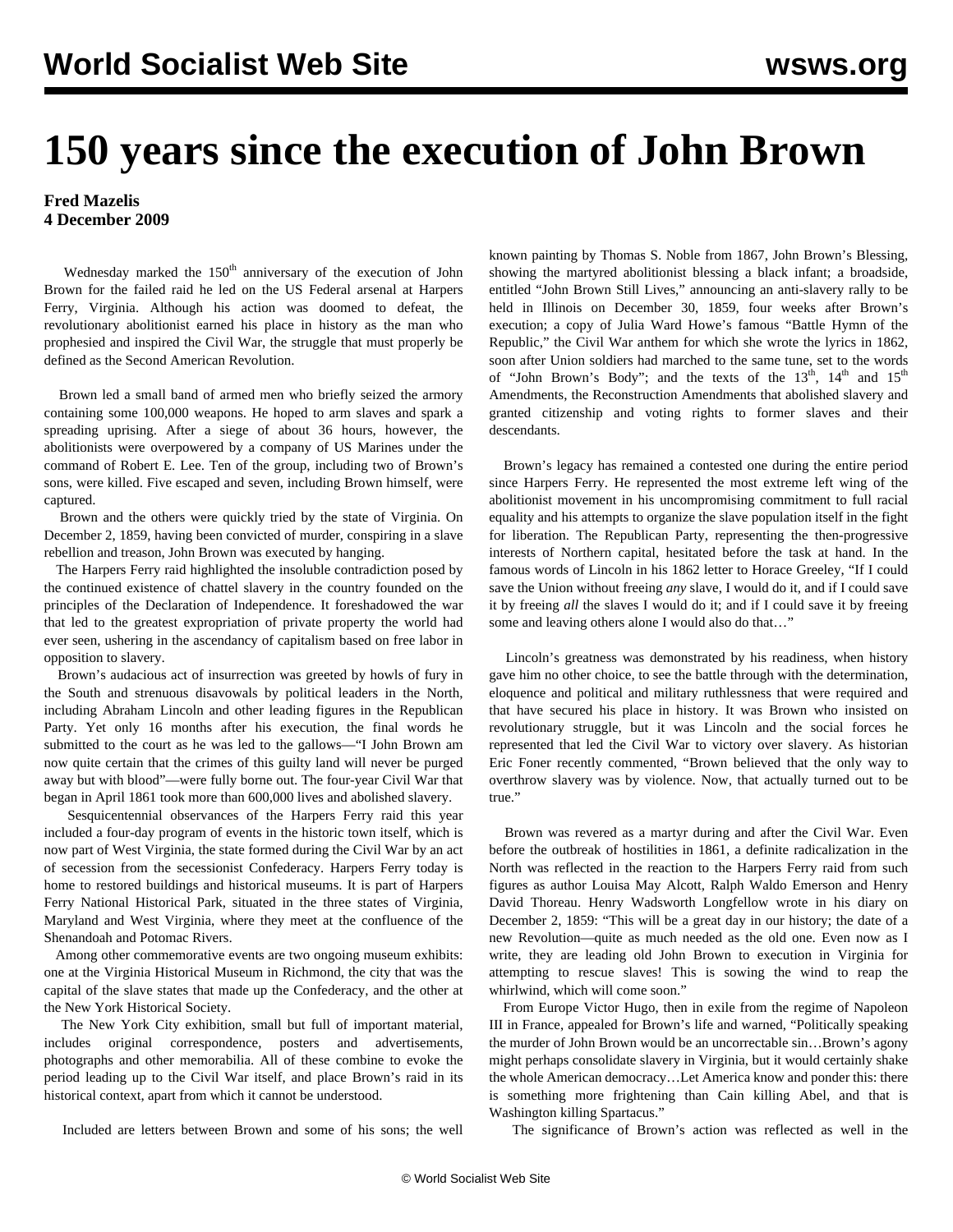correspondence of Karl Marx and Frederick Engels. Marx wrote to Engels in January 1860, "In my opinion, the biggest things that are happening in the world today are on the one hand the movement of the slaves in America started by the death of John Brown, and on the other the movement of the serfs of Russia…"

 With the end of the Reconstruction era after the Civil War, John Brown's stature in mainstream historiography suffered a sharp reversal. The former states of the Confederacy set in place a system of rigid segregation. In the North as well, racism and racial discrimination continued to be the rule, and Brown was vilified by historians and official public opinion. Early biographies denounced him as a madman and bloodthirsty fanatic, while he remained venerated by the descendants of slaves and by working class fighters and socialists like Eugene Debs, who looked to John Brown's legacy in the fight against wage slavery.

In the mid-20<sup>th</sup> century, amidst the growing struggle against Jim Crow, John Brown commanded growing attention. In the reactionary political climate of the past three decades, however, there have been continuing attempts to demonize him.

 It is not surprising that American capitalism, having long since turned violently against its own revolutionary origins, depicts Brown in the most negative light. This parallels social and political thinking more broadly. The leaders of the American Revolution did not believe in organized religion, but today every capitalist politician must wear his religiosity on his sleeve. The Republican Party of Lincoln is now the party of Bush, Cheney and Sarah Palin. The ruling elite is well aware that the revolutionary legacy of John Brown is a dangerous topic.

## **The** *Times* **and the "temptation of terror"**

 This is the broader relevance of a recent article on John Brown by *New York Times* cultural critic-at-large Edward Rothstein. Rothstein warns in his review of the abovementioned New York City exhibit: "…can we not also be distressed by the implications of Brown's methods, and worry over their enthusiastic embrace over the past 150 years? In his welcome of martyrdom, his visions of apocalyptic retribution and his unshakable belief in his own virtue, Brown is now so familiar a type on the world scene that we cannot resist being horrified by the temptation of terror that he succumbed to, even if, as in this particular case, we welcome its longsought goal."

 This comment is typical of petty bourgeois moralism of the sort dissected so well by Leon Trotsky in *Their Morals and Ours* in 1938. Revolutionary and counterrevolutionary violence are equated, ignoring the material foundation and historical role of opposed political tendencies.

 As Trotsky put it: "A slaveowner who through cunning and violence shackles a slave in chains, and a slave who through cunning or violence breaks the chains – let not the contemptible eunuchs tell us that they are equals before a court of morality!"

 As a general rule, the methods of individual terrorism, even when directed against the enemies of humanity, are counterproductive and even reactionary. The assassination of the Russian Tsar in 1881, while motivated by revolutionary convictions, did nothing to advance the cause of the struggle against the autocracy. With actions taken against random innocents and on behalf of obscurantist reaction, as in the instances of Timothy McVeigh and Al Qaeda, the character of such methods is even clearer.

 Terror in the midst of a civil war, however, is another matter. Sherman's march through Georgia was part and parcel of the winning of the Civil War. And John Brown's actions, including Harpers Ferry, although misguided from a military standpoint, must be seen in the context of the Civil War. That is why Civil War historian James McPherson correctly declared in a recent interview that Brown was "more of a freedom fighter than a terrorist," and David S. Reynolds, in his important 2005 biography, "John Brown, Abolitionist", explained that comparisons between Brown and terrorists like McVeigh and antiabortion assassins were extremely misleading.

 There was an element of individual terrorism in Brown's action, in the conception that the bold initiative of a small group would spark a mass uprising. But that is not all, or even the predominant element in John Brown's legacy.

 The exhibit at the New York Historical Society demonstrates that Brown was part of a growing mass movement. Brown, the son of an abolitionist, dedicated his life to the eradication of slavery. From 1837, in particular, when Illinois journalist Elijah Lovejoy was assassinated by a pro-slavery mob, Brown became increasingly unbending in his outlook.

 The decade of the 1850s was the decisive period in the gathering of the opposed class forces that would explode in the Civil War. The Compromise of 1850 showed the continued strength of the Southern proslavery camp in Washington. The Fugitive Slave Act, part of this intricate legislation, made the Northern states legally responsible for apprehending escaped slaves, and provoked anger and growing radicalization in the North.

 The Kansas-Nebraska Act of 1854 further inflamed the conflict, creating new territories that were eventually to become states, but allowing settlers in these territories to determine whether they would be slave or free. This was a new means of expanding slavery into the western states in ways that slavery opponents had thought were foreclosed.

 Settlers poured into Kansas from both North and South, setting the stage for the battle that gave rise to the term "Bleeding Kansas." Over the next several years it was to serve as a kind of rehearsal for the Civil War. Four of Brown's sons moved to Kansas in 1855 and Brown joined them later that year.

 May 1856 witnessed several thunderbolts in quick succession. On May 21 the so-called Border Ruffians, pro-slavery settlers in Kansas, sacked the town of Lawrence. One day later, the gathering storm over slavery exploded in the United States Senate, when Congressman Preston Brooks of South Carolina beat Republican Senator Charles Sumner from Massachusetts so brutally that Sumner needed three years to recover before returning to the Senate.

 This was followed by the infamous Dred Scott decision by the US Supreme Court in 1857, which declared that no slave or descendent of a slave could claim the rights of a US citizen, and that Congress had no authority to outlaw slavery anywhere in the US.

 It was in these circumstances that Brown carried out the retaliatory raid in Pottawatomie, Kansas, killing five pro-slavery men. This incident, even more than Harpers Ferry, has been pointed to as proof of Brown's terrorism, but there is strong evidence that these men were not random victims, that they had threatened abolitionists and the Brown family in particular. As the Harpers Ferry raid further demonstrated, Brown employed violence for definite political purposes and only as a last resort.

 Far from a mindless fanatic, Brown met with such figures as Emerson and Thoreau, and with black abolitionists like Frederick Douglass and Harriet Tubman. Though devoutly religious, Brown numbered among his adherents Jews like August Bondi and agnostics as well.

 As Reynolds and others have pointed out, Brown possessed an unusual eloquence. This was not incidental, but was rather the expression of his revolutionary role and consciousness of the class divisions within American society. As he testified to the court at his trial:

 "Had I interfered in the manner which I admit…had I so interfered in behalf of the rich, the powerful, the intelligent, the so-called great, or in